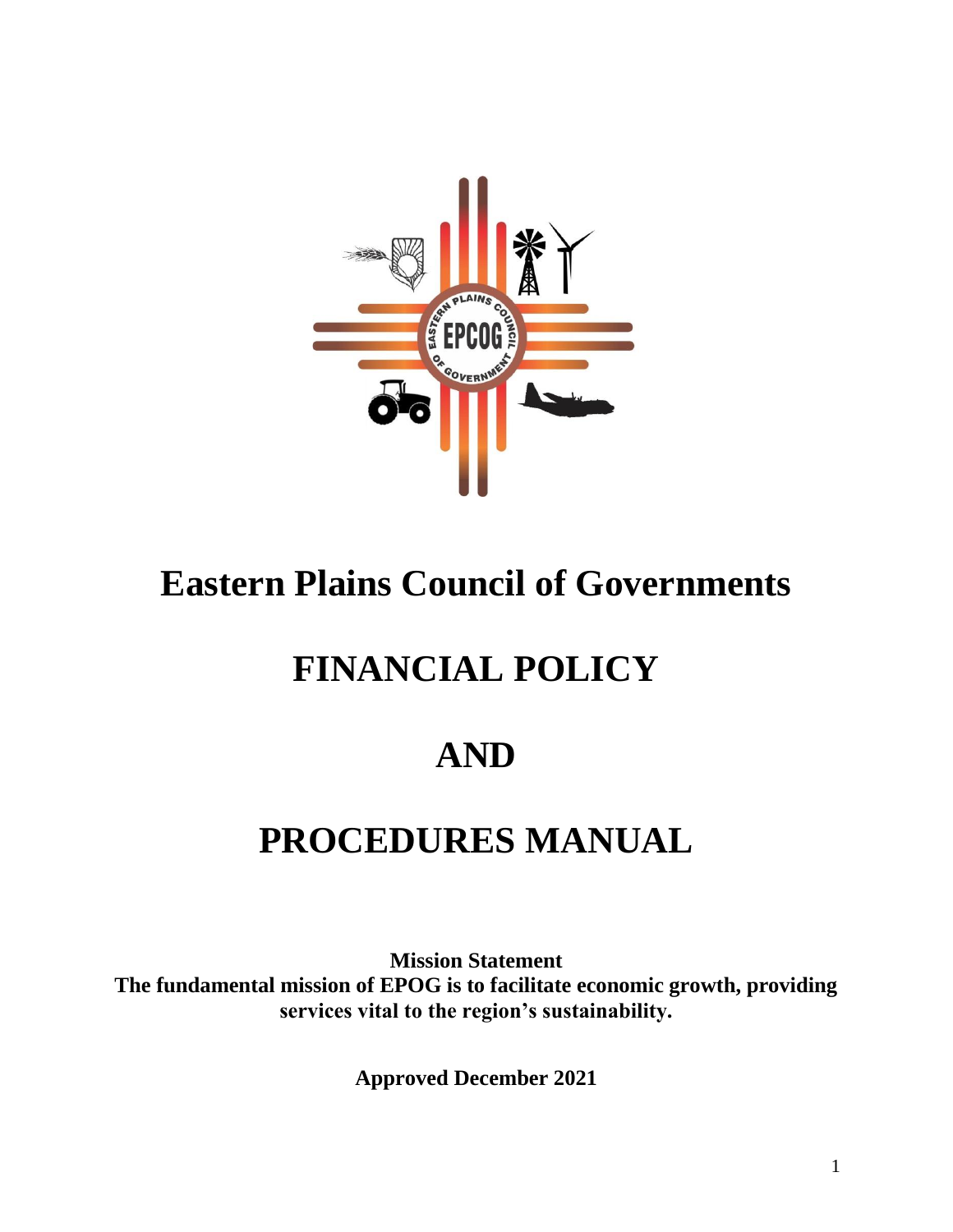# **TABLE OF CONTENTS**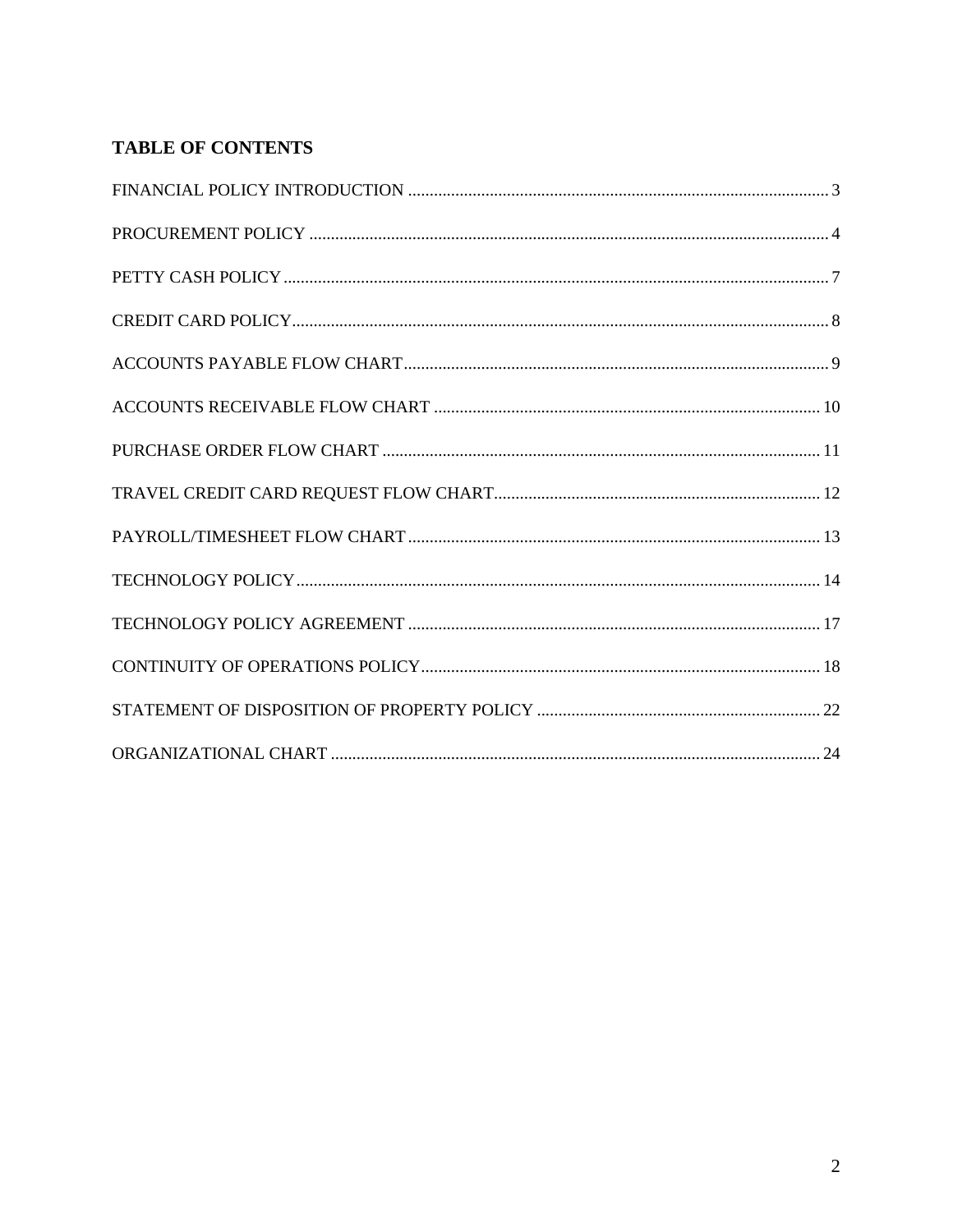# **EASTERN PLAINS COUNCIL OF GOVERNMENTS FINANCIAL POLICY INTRODUCTION**

# **Policy**

Eastern Plains Council of Governments is responsible for developing internal policies and procedures which will be used in administering the financial aspect of all programs.

The Federal legislation/regulations, State legislation/regulations, and Generally Accepted Accounting Principles - GAAP will be followed.

The EPCOG Executive Director serves as the Chief Executive Officer of the EPCOG and is responsible for overseeing all aspects of EPCOG operations. He/she is responsible for providing direction and leadership toward the achievement of EPCOG's philosophy, mission strategy, and annual goals and objective.

The Financial Manager/Financial Accountant serves as a technical advisor to the EPCOG Executive Director on matters of financial policy.

This Manual is NOT intended to be a desk manual for employees but is designed to provide general policy and procedures.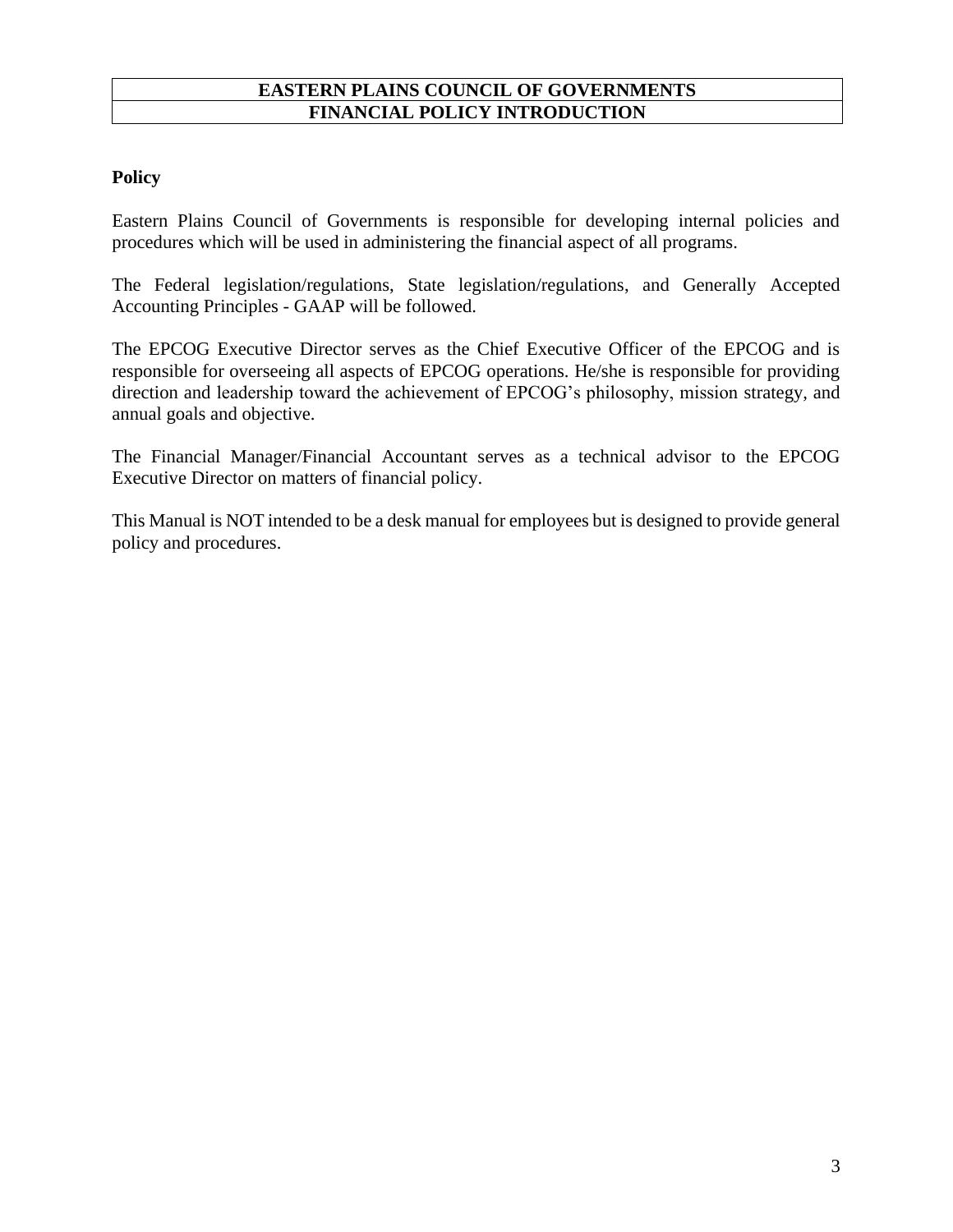### **EASTERN PLAINS COUNCIL OF GOVERNMENTS PROCUREMENT POLICY**

## **Purpose**

To provide guidance for the EPCOG's Administrative Entity and Financial Agent, and its staff regarding procurement of goods and service. (Also referenced in the Personnel Policy-Section XIV.)

### **General Provisions**

EPCOG will procure goods and services through the following methods, as described in NMAC 1.4.1 State Administrative Procurement Code.

**Small Purchases of less than \$20,000** will be purchased from an acceptable vendor at the best obtainable price. This method may only be used for the purchase of tangible personal property, construction, and nonprofessional services.

**Small Purchases between \$20,000 and \$60,000** will require written or oral quotations from a minimum of three vendors. Quotes will be documented in the procurement file. This method may only be used for the purchase of tangible personal property, construction, and nonprofessional services.

**Professional Services up to \$60,000** may be obtained without a formal RFP process in accordance with NMAC 1.4.1 State Administrative Procurement Code.

**Competitive Proposals** using a written Request for Proposals (RFP) or Invitation to Bid (ITB) will be used for all other procurements and shall follow State guidelines and procedures for this process.

**Noncompetitive Proposals using the Sole Source Method** will be used when an RFP gains only one qualified bid or when such a process is authorized in accord with NMAC 1.4.1 State Administrative Procurement Code.

**Property Control and Inventory Procedures** will identify and keep records on all equipment with a useful lifespan of over one year and a purchase cost of more than \$5,000.

All procurement processes will otherwise comply with applicable sections of NMAC 1.4.1 State Administrative Procurement Code.

The contract term ending date for any professional services contract may be extended when deemed to be in the best interest of EPCOG, provided that the contract does not exceed four years, including all extensions and renewals (NMSA 1978 Section 13-1-150).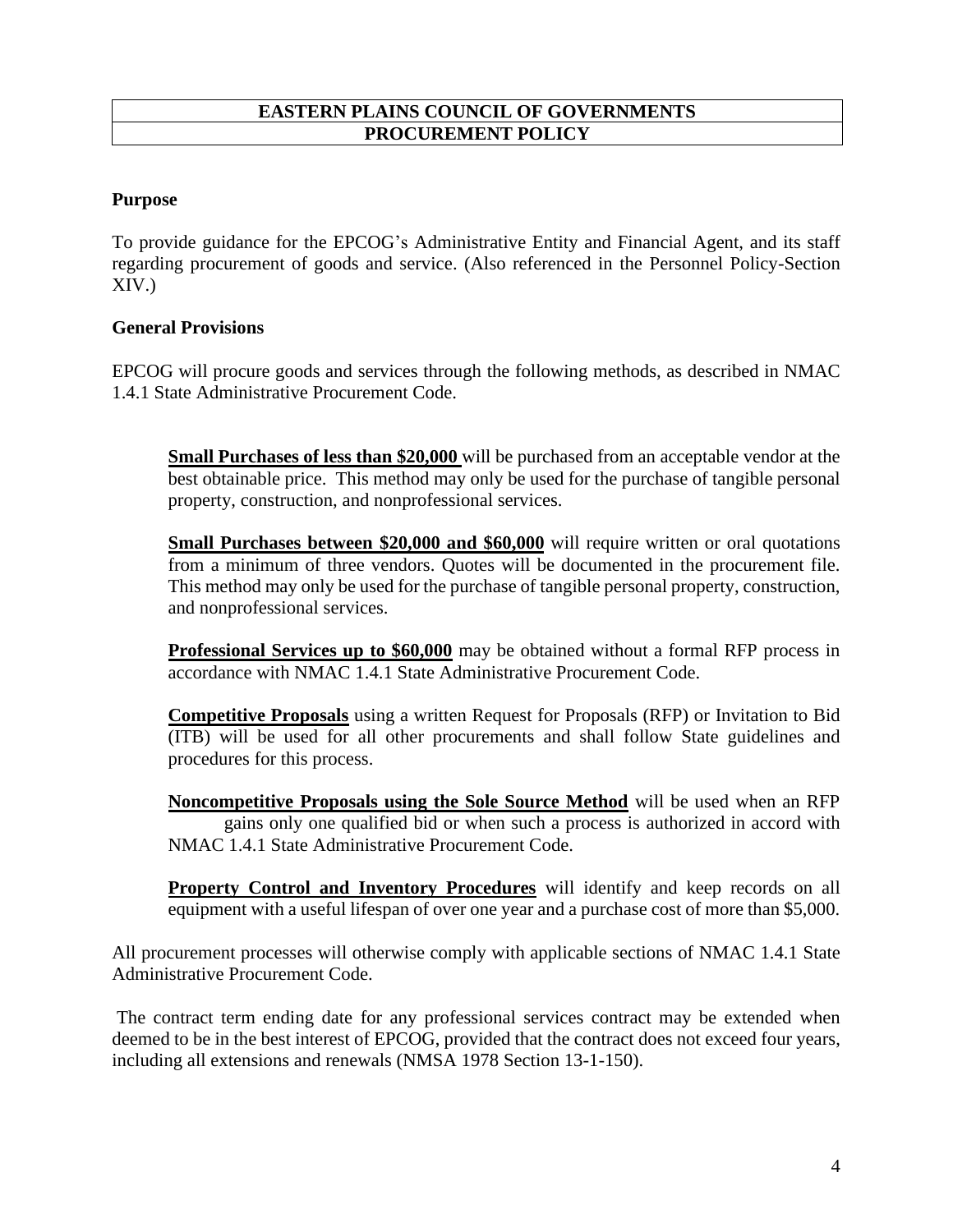**Purchasing Procedures in General**: Purchases shall not be artificially divided; so as to constitute a small purchase. Bid and Quote requirements are detailed above should be used following the steps listed below:

- 1. Identification of potential bidders and adequate documentation when required.
- 2. Contact of bidders to gain quotes or requests for bids/proposals per State Statutory requirements when necessary.
- 3. Documentation of quotes or bids/proposals when required from vendor.
- 4. Selection of the quote from the lowest responsible bidder that can provide the requested item(s) on a timely basis through the above-listed requirements based on the dollar amount of the purchase. The selection decision may include considerations or timeliness and reliability of the provider gained from the bid process or from past experience.
- 5. The requester will obtain a purchase order (PO) number from the Executive Assistant for electronic completion. PO will be logged and subsequently updated with proper information.
- 6. Requester will complete PO with all required applicable information (vendor, address, date, contact name/program, reason, quantity, size, items, unit cost, total, program, and signature),
- 7. The requester will forward completed/signed PO to Accounts Payable for budget and expense account verification. Accounts Payable will sign/date PO upon completion or return to the requester for adjustments.
- 8. Accounts Payable will forward PO to the Executive Director for approval.
- 9. Once approved, a copy will be given to the requester for action. A copy of PO and the receipt will be given to Accounts Payable to suspense for invoice receipt and payment.
- 10. Credit cards, used for purchases, will be requested from the finance office. The credit card log will be filled out with date checked out and returned.

The purchase will not be completed until all actions above are taken. FAILURE TO FOLLOW THESE PROCEDURES WILL RESULT IN DISCIPLINARY ACTION AND YOU MAY BE PERSONALLY RESPONSIBLE FOR PAYMENT OF THE INVOICE.

Special occurrences will be handled on a case by case basis. If a purchase must be made immediately, verbal or written approval must be obtained prior to purchase. A subsequent PO must be completed after the fact stating such.

# **Procurement Ethics**

It is the policy of EPCOG to comply with the provisions applicable Federal law and regulations, including applicable procurement provisions of the NMAC 1.4.1 State Administrative Procurement Code.

EPCOG policy is to conduct procurement in a professional manner and without conflict of interest or appearance of inappropriate business relationships.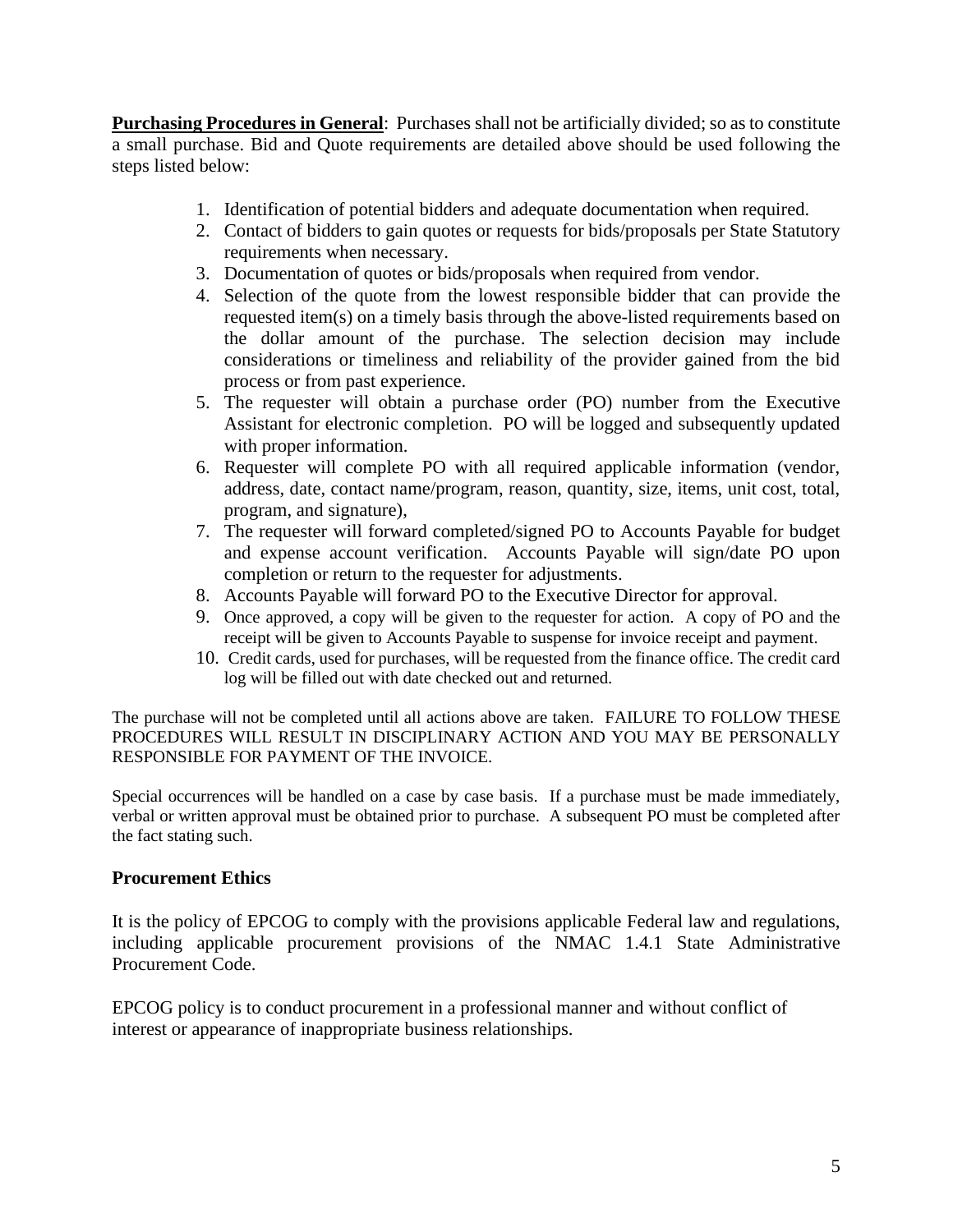# **General Principles**:

- 1. To ensure that all solicitations include a clear and accurate description of the technical requirements for the material, product or service to be procured;
- 2. To avoid overly restrictive specifications;
- 3. To observe strict truthfulness in all transactions;
- 4. To keep competition open and fair;
- 5. To identify all requirements which offerors must fulfill and all other factors to be used in evaluating bids or proposals;
- 6. To require or request samples only when necessary for testing or examining a product for which there is a bid; Free samples should never be obtained and retained for the personal use of EPCOG employees or Board members;
- 7. Under no circumstances should an EPCOG employee or Board member solicit or accept any gratuities, favors or anything of monetary value from contractors, potential contractors, or parties to sub-agreements: All gifts shall be returned to the donors; In some instances, this may be impossible and these gifts shall be transferred to the Executive Director for proper disposal; Awards and memorial plaques with nominal intrinsic value for distinguished services rendered are acceptable.
- 8. Under no circumstances is it permissible to allow a potential, present or past bidder/offeror to pay for the meals of EPCOG employees or Board members who are involved directly or indirectly in the procurement process (Having lunch during the bidding process with bidders/offerors can result in the unfavorable perception of wrongdoing).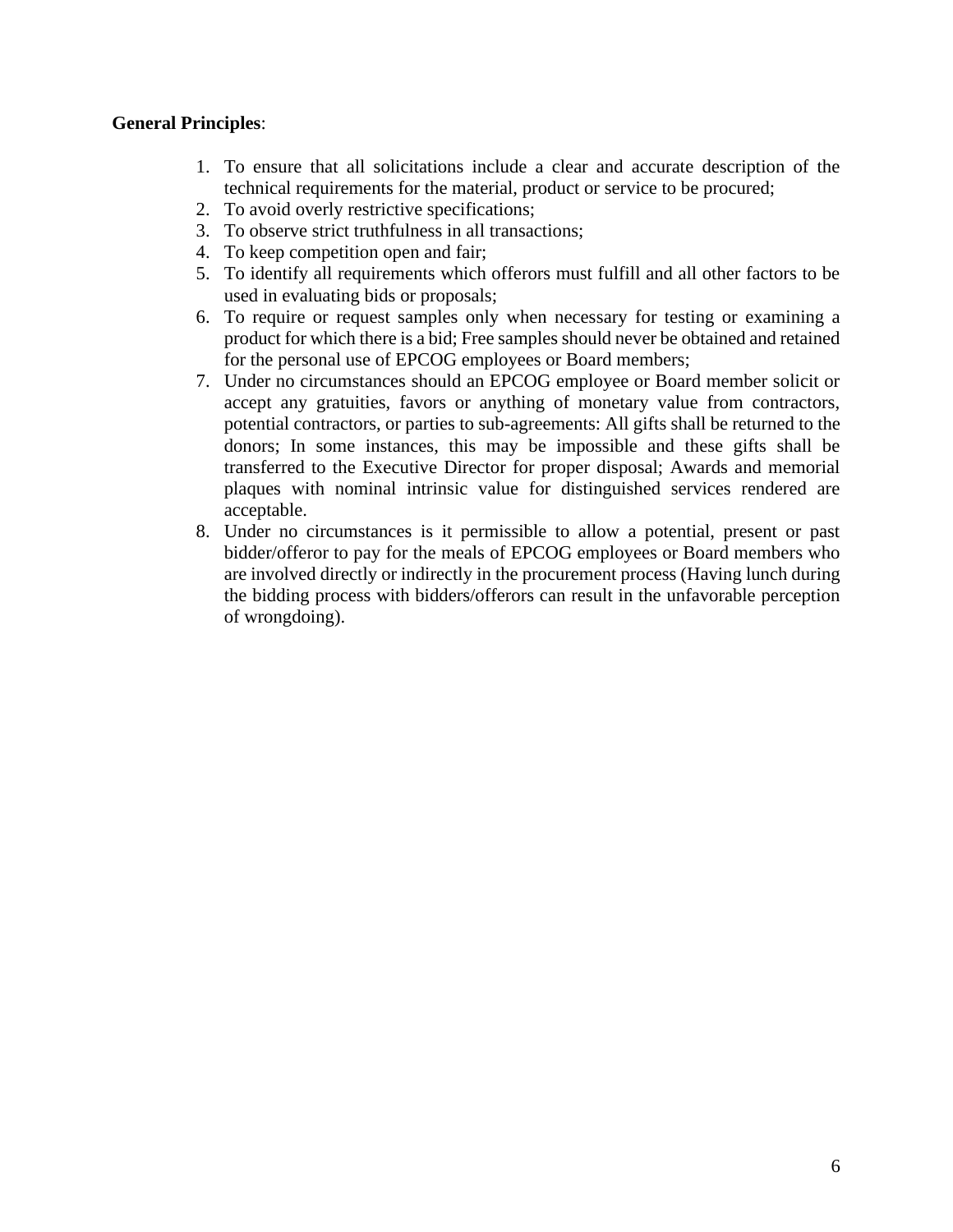# **EASTERN PLAINS COUNCIL OF GOVERNMENTS PETTY CASH POLICY**

# **Purpose**

The purpose of this policy is to establish procedures for petty cash funds and the custody of those funds.

# **General Provisions**

Petty cash funds are established for reimbursement of small out-of-pocket expenses incurred in the course of conducting EPCOG business. Petty cash funds promote efficiency and economy by eliminating the preparation of checks for small amounts.

- 1. The Executive Director or Executive Assistant will be custodians of the petty cash.
- 2. Petty cash funds must be kept in a locked safe, desk, cabinet or another secured area.
- 3. Petty cash funds may not be used for personal use, loans or the payment of services, rentals, prizes or awards.
- 4. Petty cash may be used for small purchases of twenty dollars (\$20) or less. In the event a purchase exceeds the \$20 limit, approval of the Executive Director must be obtained prior to the purchase. A receipt (except for the purchase of bottled water for the water dispenser) must be obtained to support the disbursements and attached to petty cash log.
- 5. Petty cash log will be turned in to Financial Accountant at the end of each month.

# **As the custodian disburses the petty cash funds, the following procedures must be followed**

- 1. Expenditures must have original receipts. Copies of receipts are not allowed.
- 2. Receipts must have complete documentation.
	- *a. Vendor Name*
	- *b. Date*
	- *c. Item Purchased*

# **Replenishing the Petty Cash Fund**

The petty cash fund is to be replenished as needed.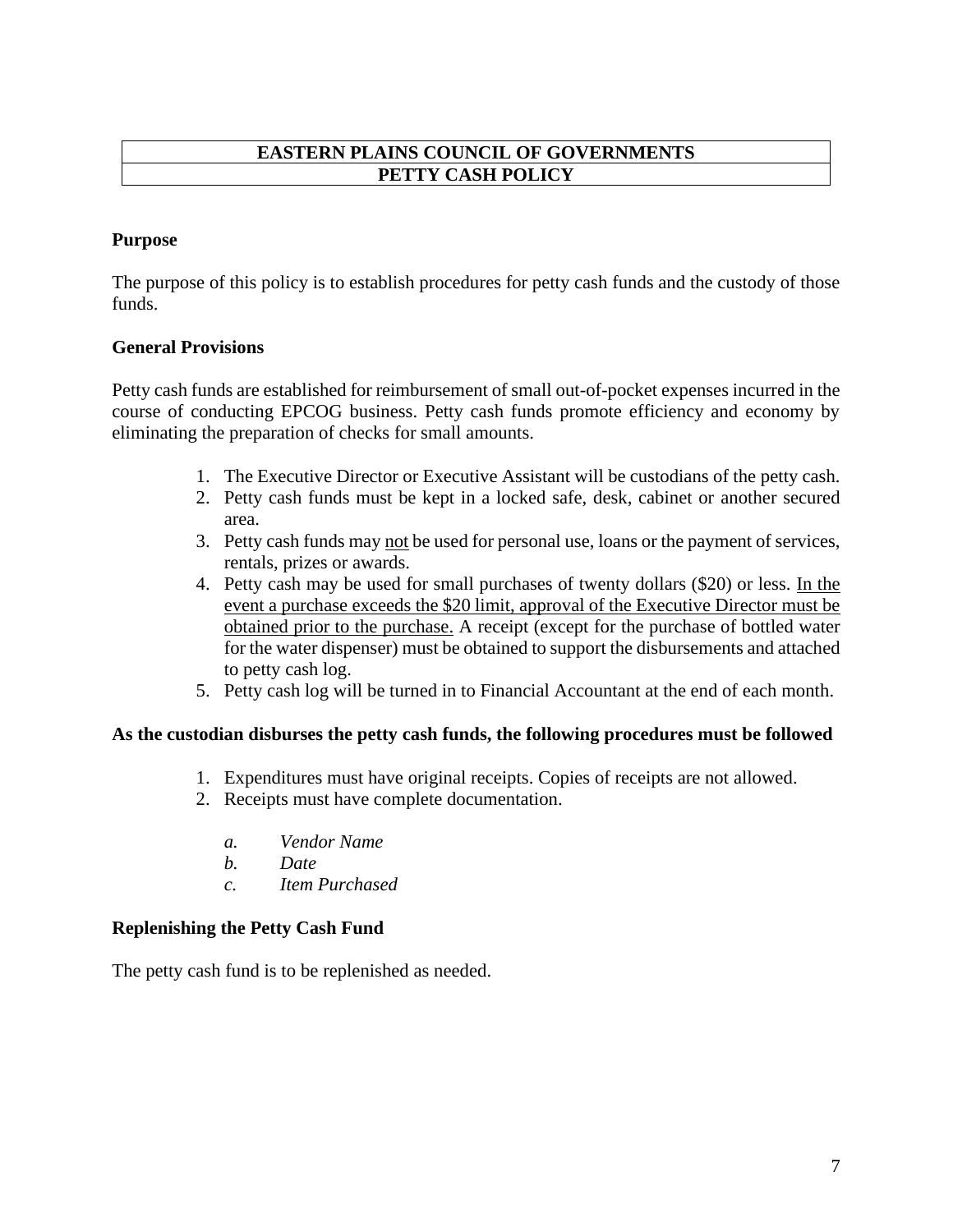## **EASTERN PLAINS COUNCIL OF GOVERNMENTS CREDIT CARD POLICY**

Purchase cards are provided for travel expenses and will be issued by the Executive Director or Executive Assistant following travel approval from Finance and Executive Director.

Upon returning from a trip, purchase card must be returned. An Itemized Schedule of Travel Expenses/Charges form, with all receipts attached, must be turned in to the Executive Assistant for reconciling with credit card bill and A/P.

#### **Purchase Card Usage:**

- ➢ May be used for lodging, per the current State of New Mexico Per Diem Rates. Lodging should be obtained at a reasonable cost appropriate for the trip.
- $\triangleright$  May be used for meals per the current State of New Mexico Per Diem Rates. Meals should be obtained at a reasonable cost.
- ➢ May be used for airfare and other transportation costs.
- $\triangleright$  Miscellaneous items such as internet charges at the motel where you are staying, parking, cab fare, and shuttle service, etc.
- ➢ Emergency vehicle repairs/maintenance with the Executive Director's approval and following the purchase order procedure.

#### **Unallowable Purchases:**

➢ Purchase cards may not be used for cash advances, alcohol, personal items, snacks, and entertainment expenses.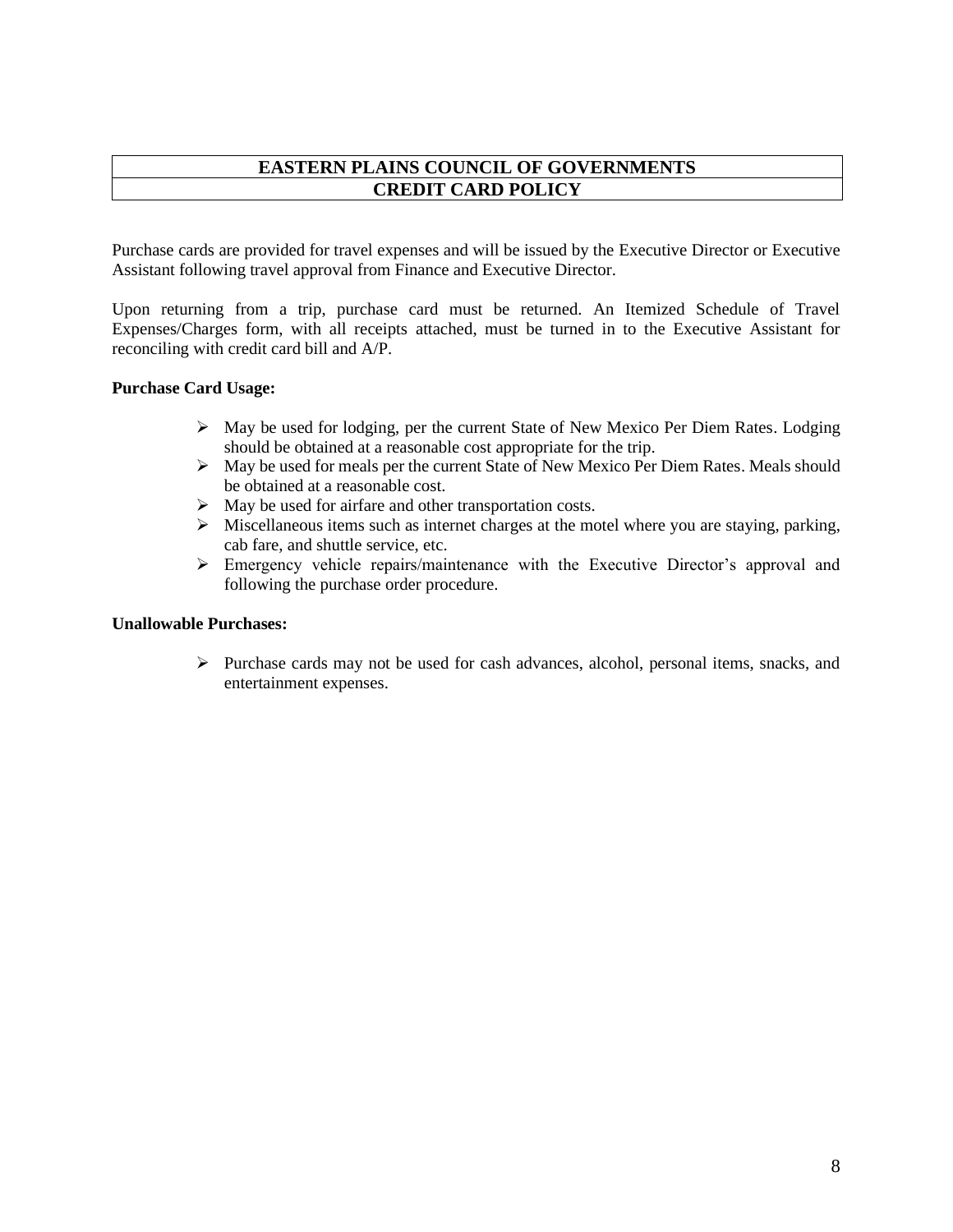

All financial management will now be handled by a contracted CPA firm.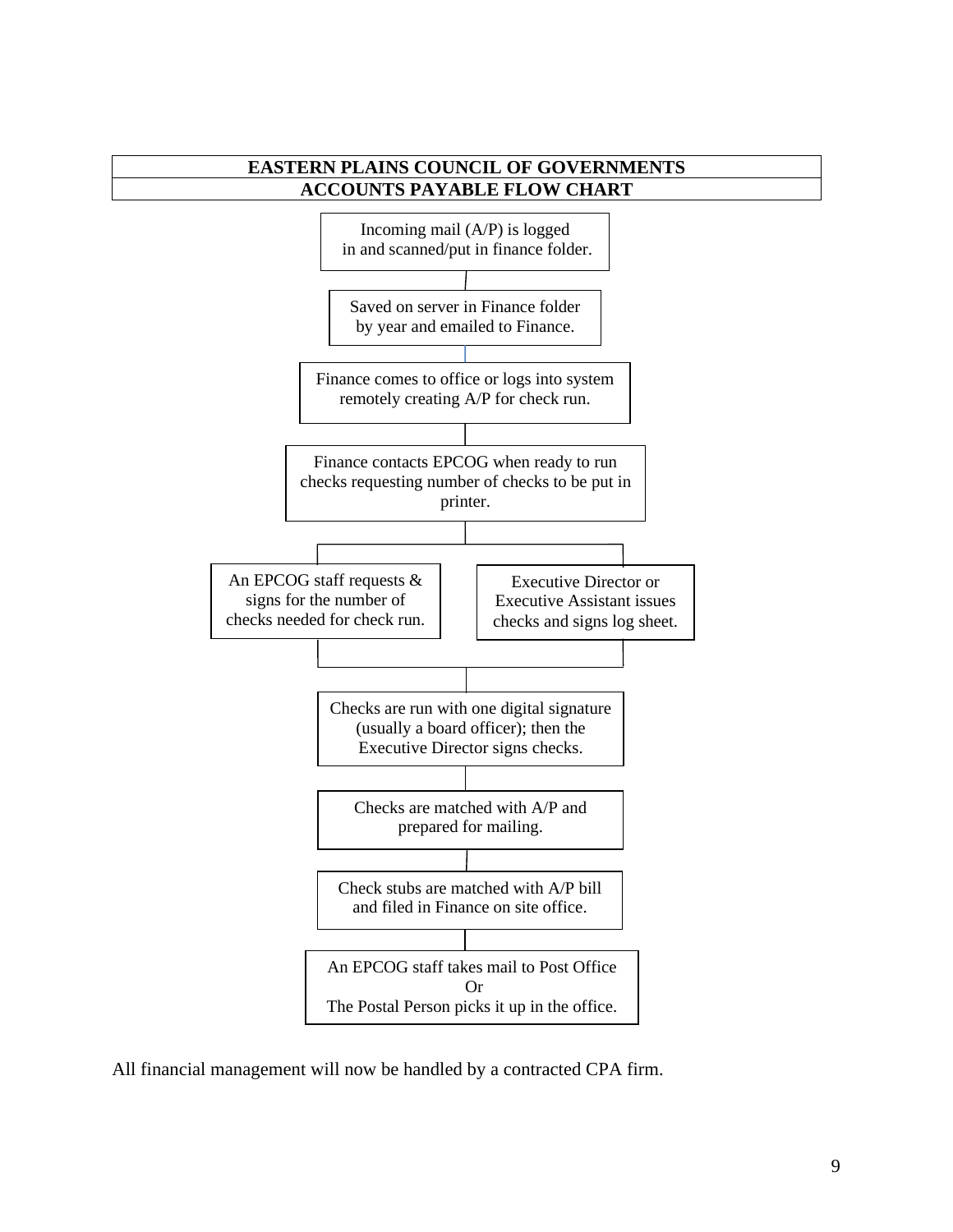# **EASTERN PLAINS COUNCIL OF GOVERNMENTS ACCOUNTS RECEIVABLE FLOW CHART**



All financial management will now be handled by a contracted CPA firm.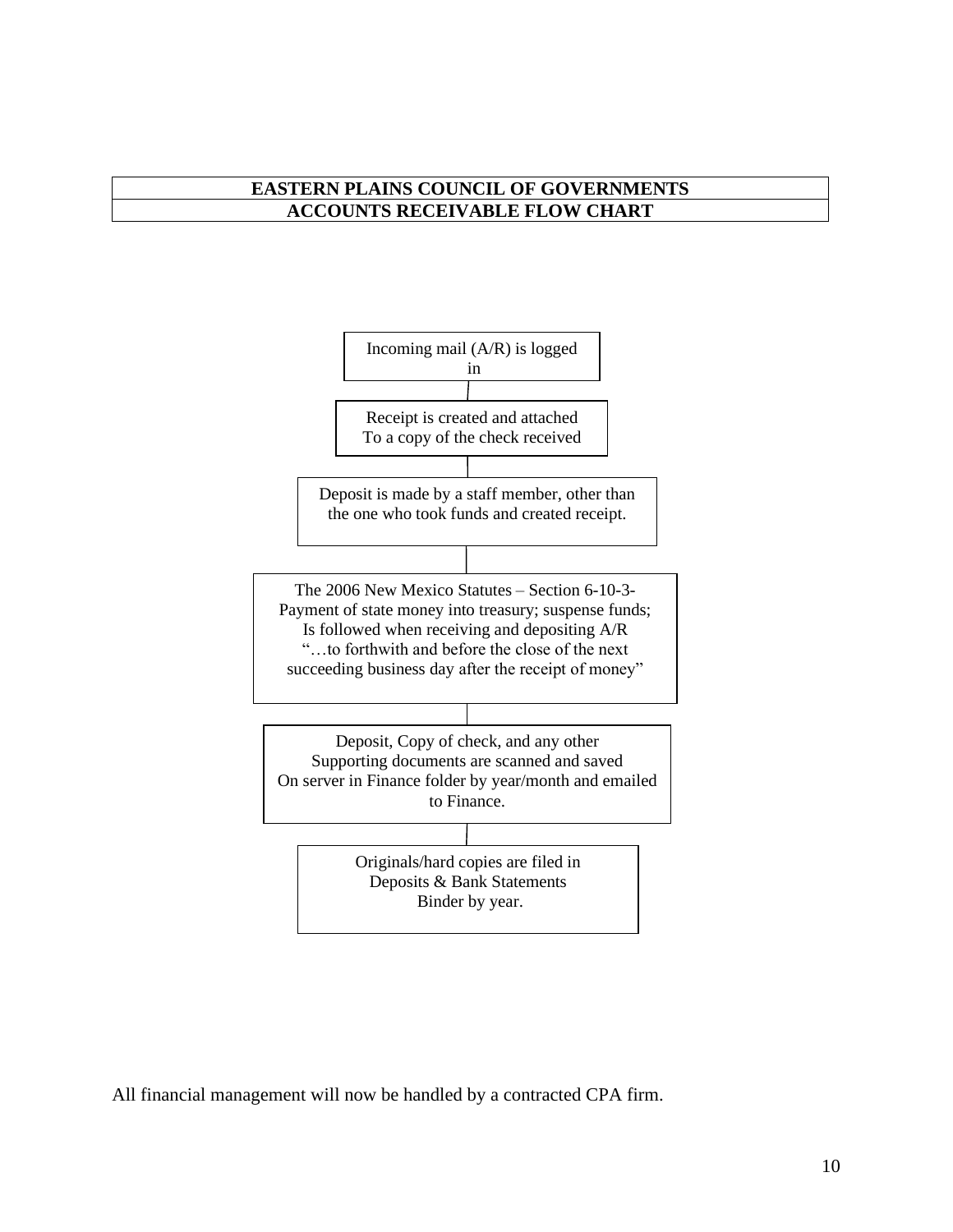# **EASTERN PLAINS COUNCIL OF GOVERNMENTS PURCHASE ORDER FLOW CHART**



All financial management will now be handled by a contracted CPA firm.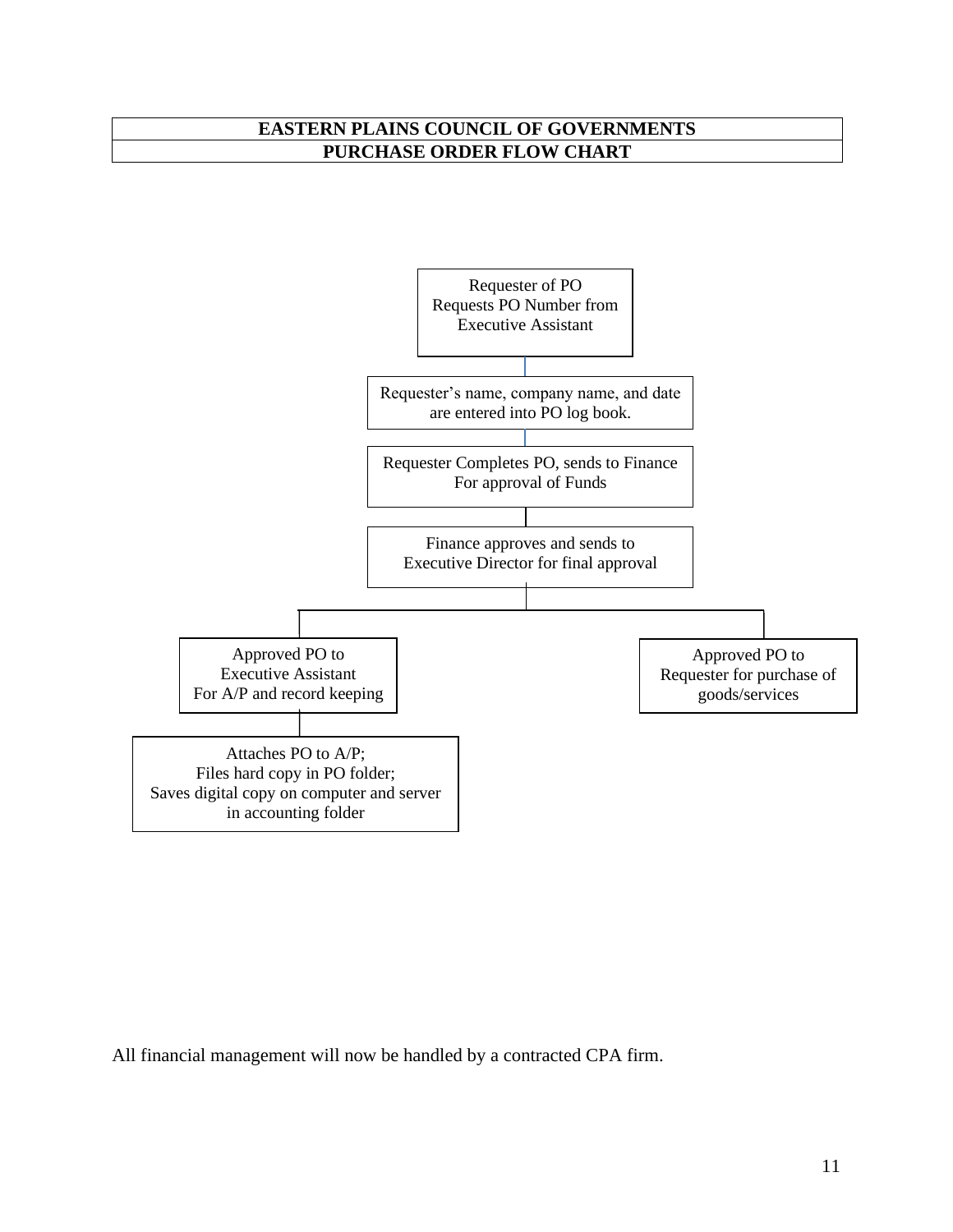# **EASTERN PLAINS COUNCIL OF GOVERNMENTS TRAVEL CREDIT CARD REQUEST FLOW CHART**



All financial management will now be handled by a contracted CPA firm.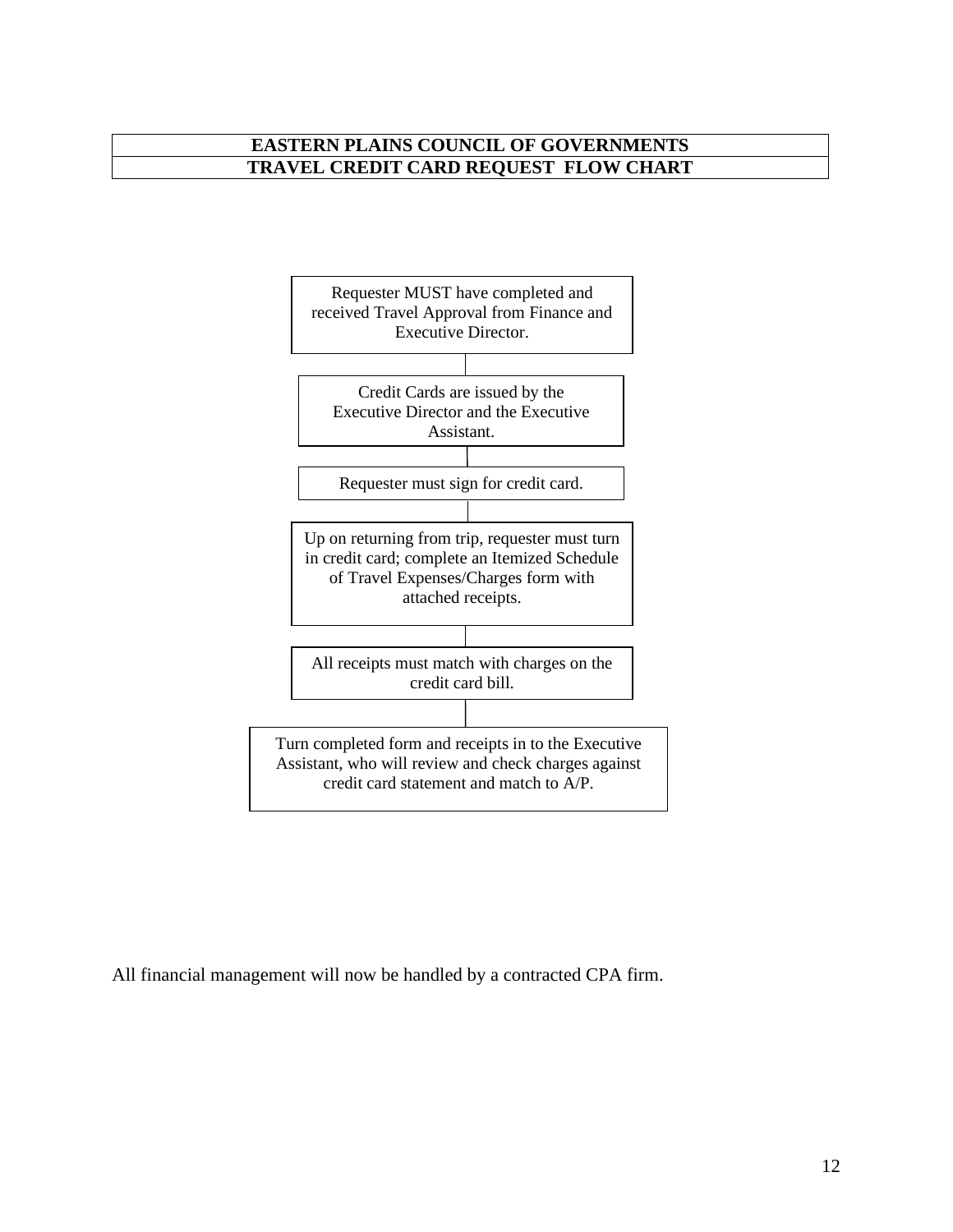# **EASTERN PLAINS COUNCIL OF GOVERNMENTS PAYROLL/TIME SHEET FLOW CHART**



All financial management will now be handled by a contracted CPA firm.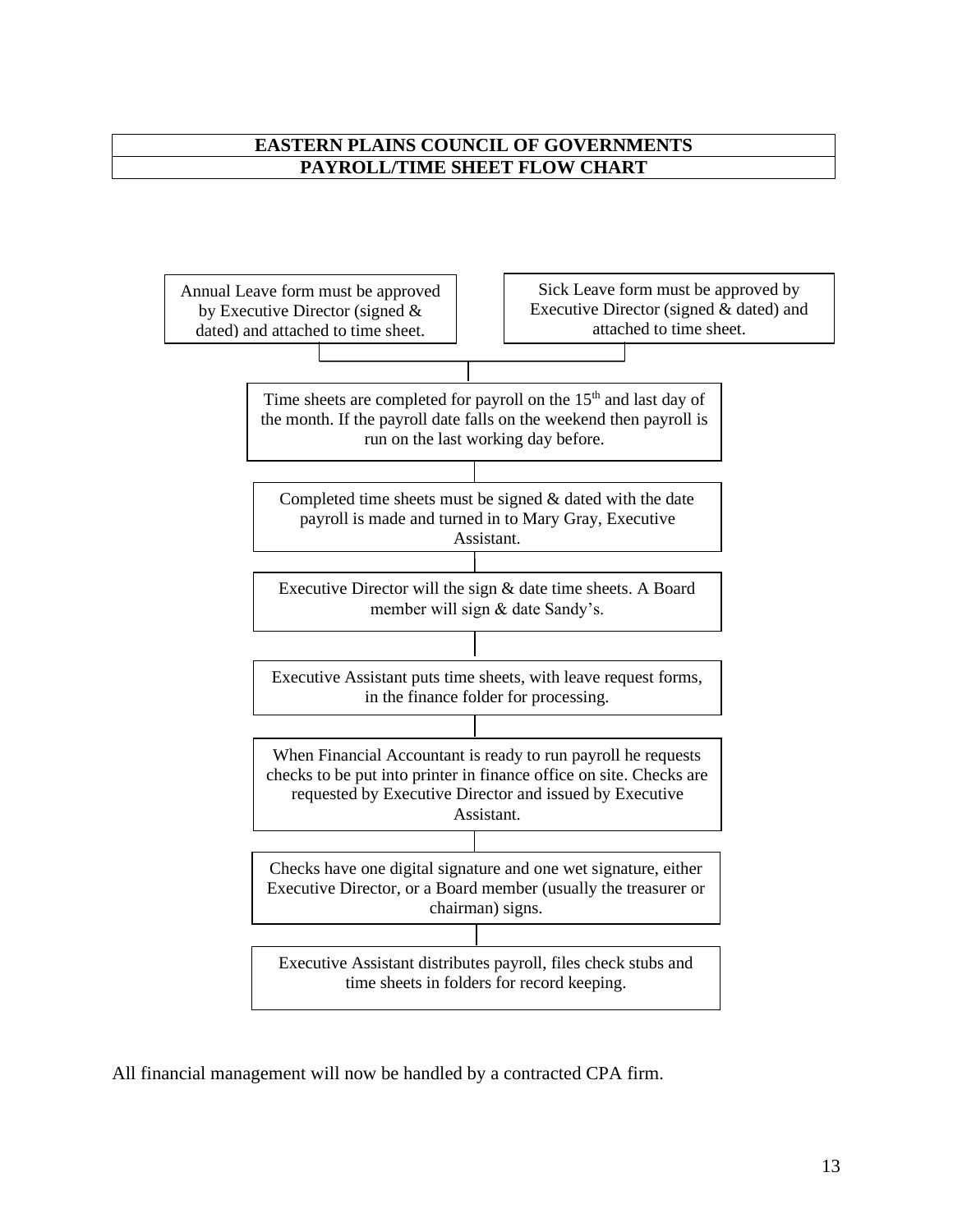# **EASTERN PLAINS COUNCIL OF GOVERNMENTS TECHNOLOGY POLICY**

# **Purpose**

Eastern Plains Council of Governments (EPCOG) provides numerous technology resources for use by EPCOG's staff. EPCOG's technology includes, but is not limited to, all computing equipment, software, information systems, networks, email, and internet access. These resources are the property of EPCOG and are provided to the community to support EPCOG's mission and institutional goals. The purpose of this policy is to protect EPCOG's technology users and resources and to ensure equitable access and proper management of resources. (Also referenced in the Personnel Policy-Section XVII.)

# **Responsibilities**

Users are responsible for all their activities while using technology resources and services. By using EPCOG's resources, users agree to abide by all relevant EPCOG policies and procedures, as well as all federal, state, and local laws. Additionally, each computing facility or service has specific rules and regulations that govern the use of their systems and users must comply with those rules and regulations. Users are responsible for keeping up to date with this policy and other applicable EPCOG's technology policies, procedures, and guidelines. Current technology procedures and policies may be accessed or clarified by the Executive Director or the IT department.

# **Access**

Use of computing resources may be limited by issues of need, resources, or appropriate use. Access to computing resources is provided in part to learn, explore, and grow as part of a user's education or employment at EPCOG. Some applications may be actively discouraged due to the demand they place on limited resources. Please cooperate with EPCOG technology staff/department if asked to refrain from running applications such as these when resource use is heavy.

# **Copyright**

EPCOG respects copyright laws and staff must do likewise. Copying proprietary software is theft and will not be tolerated.

Users should not distribute electronic document attachments or post information on the internet containing copyrighted material unless evidence exists that EPCOG has the right to copy or distribute such material. Examples of copyrighted materials could include software, database files, documentation, articles, graphic files, or downloaded information.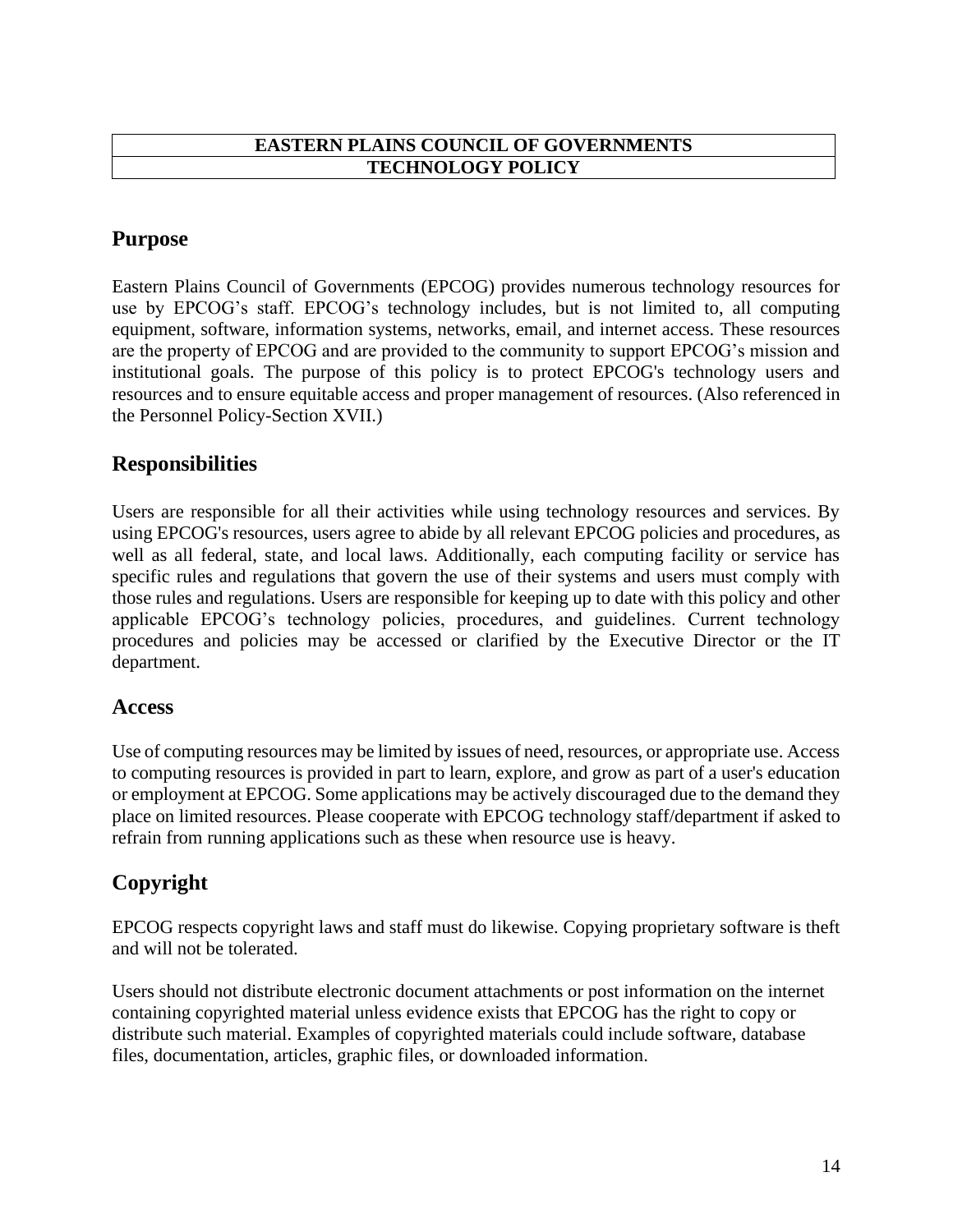# **Electronic Communication and Internet Usage**

EPCOG provides a variety of electronic communication channels. EPCOG encourages the appropriate use of these technologies to enhance its mission and goals. EPCOG permits incidental personal use of email provided that such use does not interfere with the operation of the job and does not negatively affect the user's job performance. For further information about electronic communication at EPCOG, please contact the IT department or Executive Director.

Users who purposely access sites or distribute electronic messages containing pornographic, lewd, sexually explicit, illegal, or other offensive material may expose EPCOG to liability for sexual harassment or other unlawful discrimination. This includes information that contains sexual implications, racial slurs, gender-specific comments or any comment that offensively addresses someone's age, sexual orientation, religious or political beliefs, national origin, disability, or other legally protected character. In addition, intentional access or distribution of such information is not for business purposes and is not necessary for the performance of legitimate job duties and responsibilities. Such use of electronic resources is strictly prohibited.

# **Misuse of Technology Resources**

EPCOG provides information technology resources for users to engage in activities that support the work of the institution. The use of EPCOG's resources for personal profit, non-work related fund-raising, political campaigns, or any illegal or inappropriate purposes are not acceptable. Nonauthorized solicitations on behalf of individuals, groups, or organizations are also prohibited. Examples of unacceptable use include selling raffle tickets for non-work related activities, advertising the sale of personal items, or distributing political campaign materials. Other examples of misuse include, but are not limited to

- attempting to defeat or circumvent any security measures, controls, accounts, or recordkeeping systems;
- using systems for unauthorized access;
- intentionally altering, misappropriating, dismantling, disfiguring, disabling, or destroying any computing information and/or services;
- using technology resources or services for workplace violence of any kind as defined in EPCOG's Code of Conduct;
- using technology resources or services for unlawful purposes including fraudulent, threatening, defamatory, harassing, or obscene communications;
- invading the privacy rights of anyone;
- disclosing or using non-public information for unauthorized purposes;
- disclosing student records in violation of FERPA;
- violating copyright law;
- using another person's user ID, password, files or data without permission; or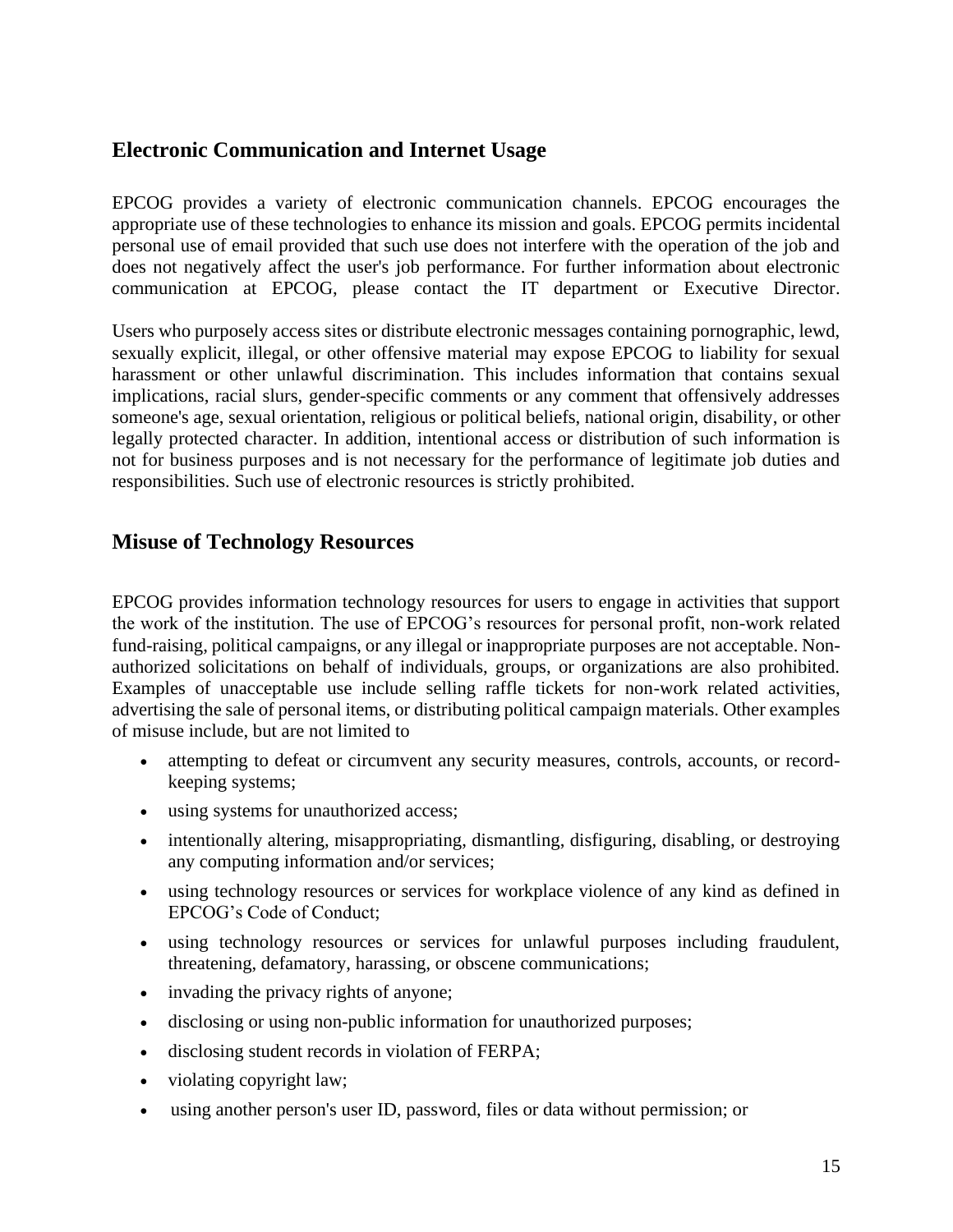• using any EPCOG resources for illegal purposes.

# **Privacy**

Users should be aware that although EPCOG takes reasonable measures to protect the security of its resources and accounts assigned to individuals, EPCOG does not guarantee absolute security and privacy. Communications and other documents created by means of EPCOG's technology resources are subject to New Mexico's Inspection of Public Records Act (IPRA) to the same extent as if they existed in a tangible manner. Information stored electronically may also be made available in administrative or judicial proceedings.

In general, the practice is to treat electronic data with as much privacy as possible. However, situations may arise where employees with legitimate business purposes may have the need to view information, email, or monitor user activity on the network or EPCOG's technology. EPCOG will do so only when it believes it is appropriate to prevent or correct improper use, satisfy a legal obligation, or ensure proper operation of the electronic resources.

The Executive Director or his/her designee may authorize access to employee email or computer files in a number of circumstances including, but not limited to

- situations involving the health or safety of people or property;
- possible violations of EPCOG's codes of conduct, regulations, policies, or laws;
- termination of an employee;
- other legal responsibilities or obligations of EPCOG; or
- the need to locate information required for EPCOG's business

# **Sanctions**

Violations of the IT Policy are treated like any other violation of any other EPCOG's policy. EPCOG reserves the right to discipline a user if it is determined, after an investigation by the Executive Director or their designee, that the user violated any law or EPCOG's policy by misusing EPCOG's technology resources or services. Procedures will determine disciplinary action, up to and including termination or legal action.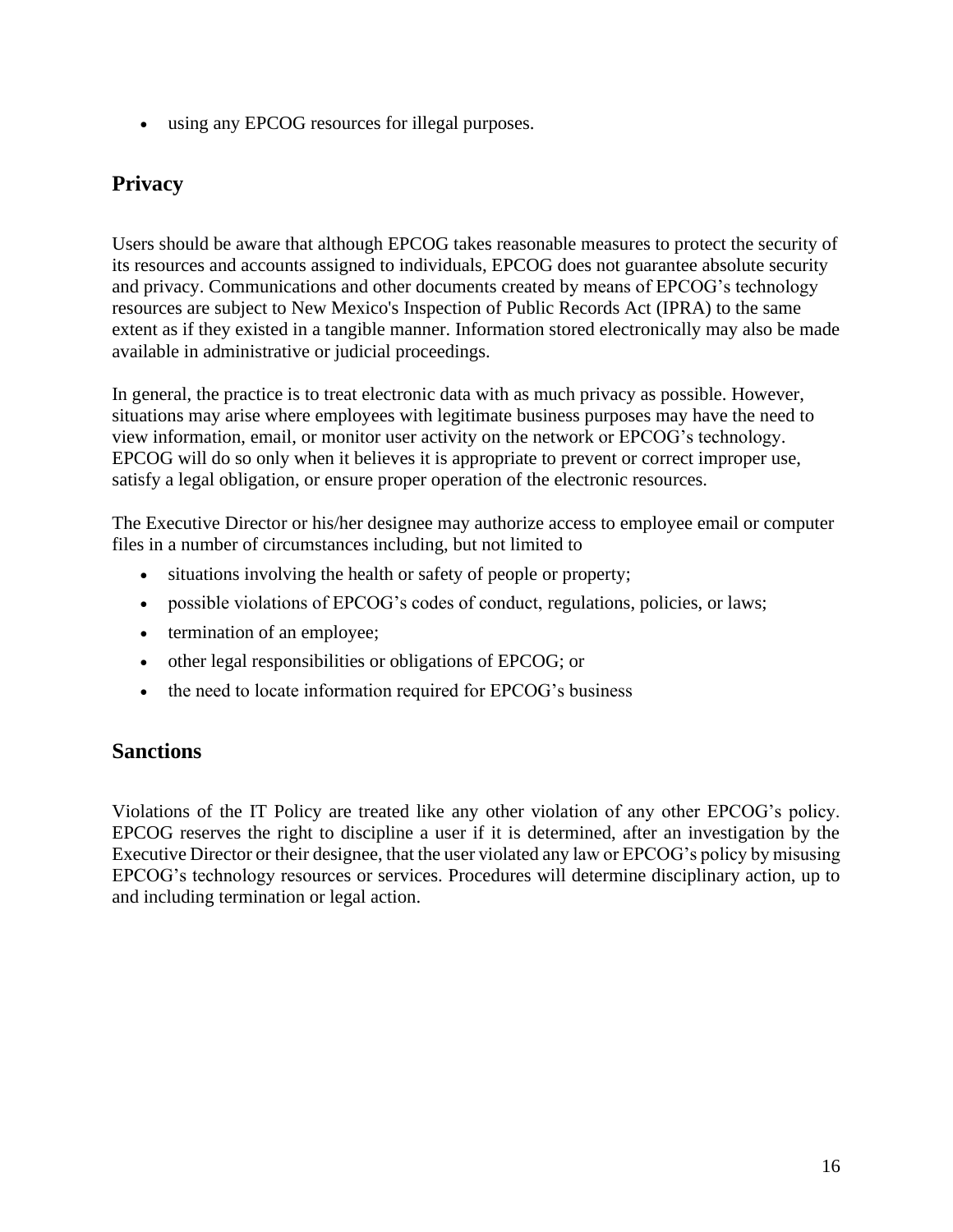# **Technology Policy Agreement**

All users of EPCOG's technology resources must read, understand, and comply with the policies outlined in this document. By using any of EPCOG's information technology resources, users agree to comply with these policies.

# **Acknowledgment & Agreement of EPCOG's Technology Policy**

I have received a copy of and am fully aware of EPCOG's Technology Policy, and I agree to abide by the terms of this policy. I understand that I should have no expectation of privacy in any matter created, received, or sent using EPCOG's technology. I understand that any violation of this policy may result in disciplinary actions being taken against me and may constitute a criminal offense. Should I commit any violation, my access privileges may be revoked and/or appropriate legal/disciplinary action may be taken. I also agree to remain apprised of future revisions to this policy and to abide by the terms of all such revisions.

This signed acknowledgment of the employee receiving and reading this policy will be placed in the departmental personnel folder of the employee or with the executed contract for the contractor.

Employee Name (please print): \_\_\_\_\_\_\_\_\_\_\_\_\_\_\_\_\_\_\_\_\_\_\_\_\_\_\_\_\_\_\_\_\_\_\_\_

Employee Signature: \_\_\_\_\_\_\_\_\_\_\_\_\_\_\_\_\_\_\_\_\_\_\_\_\_\_\_\_\_\_\_\_\_\_\_\_\_\_\_\_\_\_\_\_

Job Title:

Date: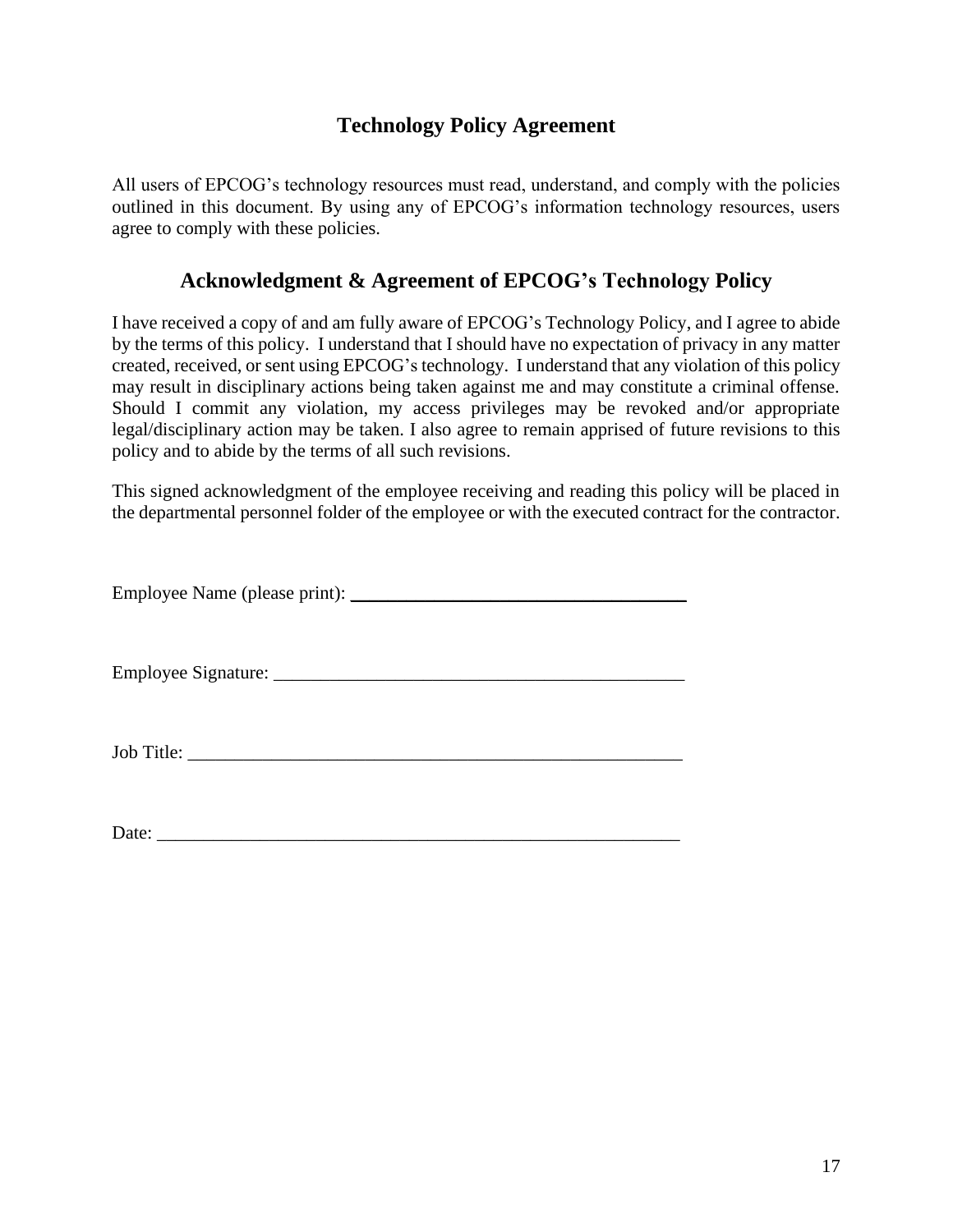## **EASTERN PLAINS COUNCIL OF GOVERNMENTS CONTINUITY OF OPERATIONS POLICY**

## **Background**

The Continuity of Operations Plan is a guiding document containing the necessary instruction, guidelines, organization, responsibilities, and information required for the EPCOG to be prepared for an emergency that would affect EPCOG's services.

#### **Scope**

The content of the document covers disaster procedures, responsibilities, and identification of essential software applications and hardware, general procedures for potential interruptions policies for reducing risk, contingency planning parameters, disaster response, and testing and maintenance of the plan.

#### **Purpose**

The purpose of the Continuity of Operations Plan is to provide guidelines and procedures of an orderly and timely recovery from an interruption of services.

Procedures to recover from a disaster/threat are predicated on the most serious occurrence possible.

The formalization of a Continuity of Operations Plan will provide the foundation upon which the necessary procedures for protection of information and the continued operation of critical agency applications will be developed.

#### **Objectives**

The primary objectives of the Continuity of Operations Plan are to make sufficient agreed upon preparations, and to design and implement a sufficient set of agreed upon procedures for responding to a disaster/threat of any size in the organization.

The purpose of these procedures is to minimize the effects of a disaster or emergency upon the operations of the agency. The emphasis is on safeguarding the vital assets of the agency and ensuring the continued availability of services.

Other objectives of the plan are as follows:

- Risk reduction and prevention to help avert any interruption in computing system application, network systems, and services;
- Reduce confusion during any chaotic period by having a clearly defined course of action that will reestablish services as soon as possible;
- Identify critical functions with consideration of priority scheduling;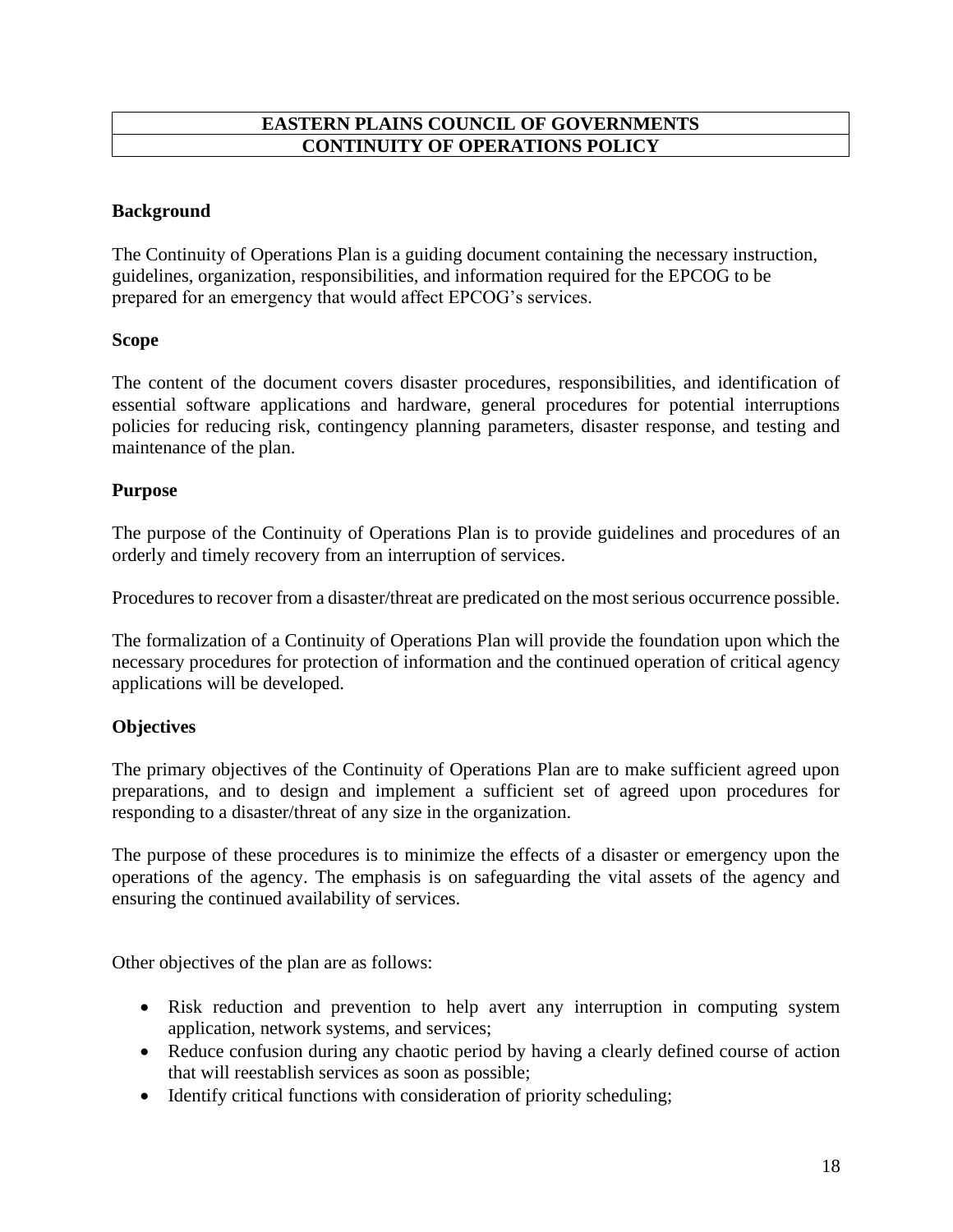- Identify alternate sites of operation that provide the same or compatible equipment. Conclude formal backup arrangements with such sites as identified. Specify steps necessary to relocate to the alternate site;
- Identify key personnel for each application, database or service so that they can be summoned without delay when needed; and
- Identify users of services to be notified of delays and to be involved in the recovery process. Establish the personnel responsible for all phases of Disaster Recovery.

# **Types of Disaster to Consider**

Natural disasters: floods, storms, tornados, fires, earthquakes, electrical outages, loss of a disk drive or computer system, pandemics or epidemics, etc.

Man-made disasters: fire, transportation accidents, chemical accidents, sabotage or willful destruction, bomb threats, plumbing problems, electrical outages, loss of environmental controls, etc.

Political disasters: riots, public demonstrations, civil disturbances, etc.

Electronic Warfare: hackers, cyber terrorism, computer virus, intrusion detection, denial of service, etc.

The most likely threats to occur should receive the most attention. These more common disasters may be localized in the computer, communications or data input areas.

# **Executive Director**

The Executive Director for the agency or its designee has the responsibility to provide the communication and coordination link to the staff. This position also serves as the focal point for ensuring the information security and privacy concern and issues within the plan are consistent with the EPCOG, state and federal obligations, policy and procedures.

# **EPCOG Policy/Procedures**

#### *File and Data Base Management/Recovery:*

- Keep a local copy, but always backup the latest files to an external 1T (1 terabyte) and important files to the server regularly.
- Schedule the server to automatically backup nightly.
- Four, 1T USB external drives are used for daily backups. 1) back-up Monday 2) backup Tuesday, 3) backup Wednesday, 4) backup Thursday.
- Employees should take their external backup drives (1Ts) home on a daily basis along with any assigned laptop.
- All laptops and computers should be up-to-date on software. Should there be any questions regarding EPCOG's technology, the employee should contact the IT department.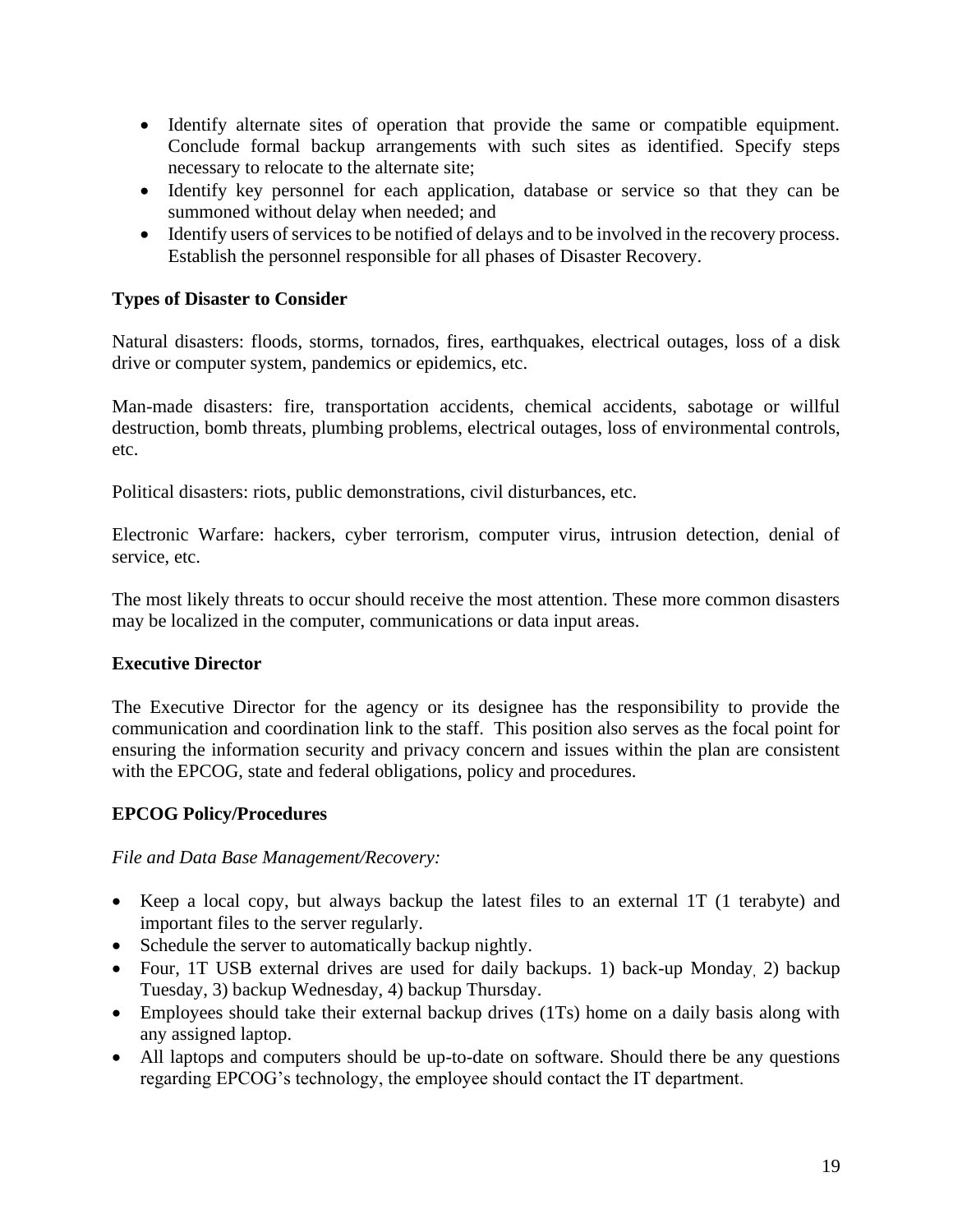#### *General Procedures for Disasters/Threats:*

In order for operations to continue without much disruption to services of which EPCOG provides to its seven-county district, it is important that personnel backup important files to their assigned 1Ts as stated prior and, if they have a laptop assigned to them, take their laptops to their homes on a daily basis. Employees who operate their computers at home should be sure to have access to proper and secure internet. Should they have questions regarding the need for internet access and technology at home, they should contact the IT department or the Executive Director. There may come a time when work may have to be conducted on a remote or at-home basis. In this case, the employee may have to request assistance with resources, such as ink or paper for printers. If assistance is needed in these cases, they should be properly made following the procurement policies of EPCOG. The Executive Director shall be the point of contact for information in regard to enacting emergency policies. There are multiple levels of which this policy may be enacted, and the Executive Director holds the authority to enact these policies in parts or as a whole when appropriate. The means of which the Executive Director may communicate the activation of these policies may include, but are not limited to, email, text, and/or phone calls. All EPCOG personnel should make these means of communication available at all times for safety. Procurement policies, state and federal regulations, and all other lawful restrictions shall be followed in the event of any level of threat. The level of threats are listed herein as:

#### A. Minor Threats

Minor threats to operations typically include such events such as inclement weather conditions. These events are typically regional or more isolated in nature. EPCOG generally works on the same inclement weather response as the Clovis Municipal Schools District. The Executive Director may choose, for the safety of EPCOG personnel, to take more restrictive actions than the school district (i.e. the schools may delay for two hours but the Executive Director may choose to delay for four hours for the safe travel of personnel). In such circumstances, the Executive Director may call for a true inclement weather day where no employee is expected to produce work products as expected. Should the threat not be serious enough, the Executive Director may choose to have all employees or some work remotely or at home. The Executive Director shall state the threat to the employees and the appropriate actions needed.

#### B. Moderate Threats

Moderate threats are more statewide or nationwide in nature. This would be a state of emergency – where the state governor or US president may call for a state of emergency. This may include such events as extreme weather conditions or pandemics. In such cases, EPCOG will take actions as legally outlined by the state or federal government, at a minimum. No action that would place an employee in immediate danger will be allowed. The Executive Director will announce the threat and appropriate action to employees. Should employees be expected to work from home or remotely in order to continue services, the Executive Director will state as such, and the appropriate accommodations may be made by EPCOG if remote or at-home operations are expected, such as providing assistance with office supplies.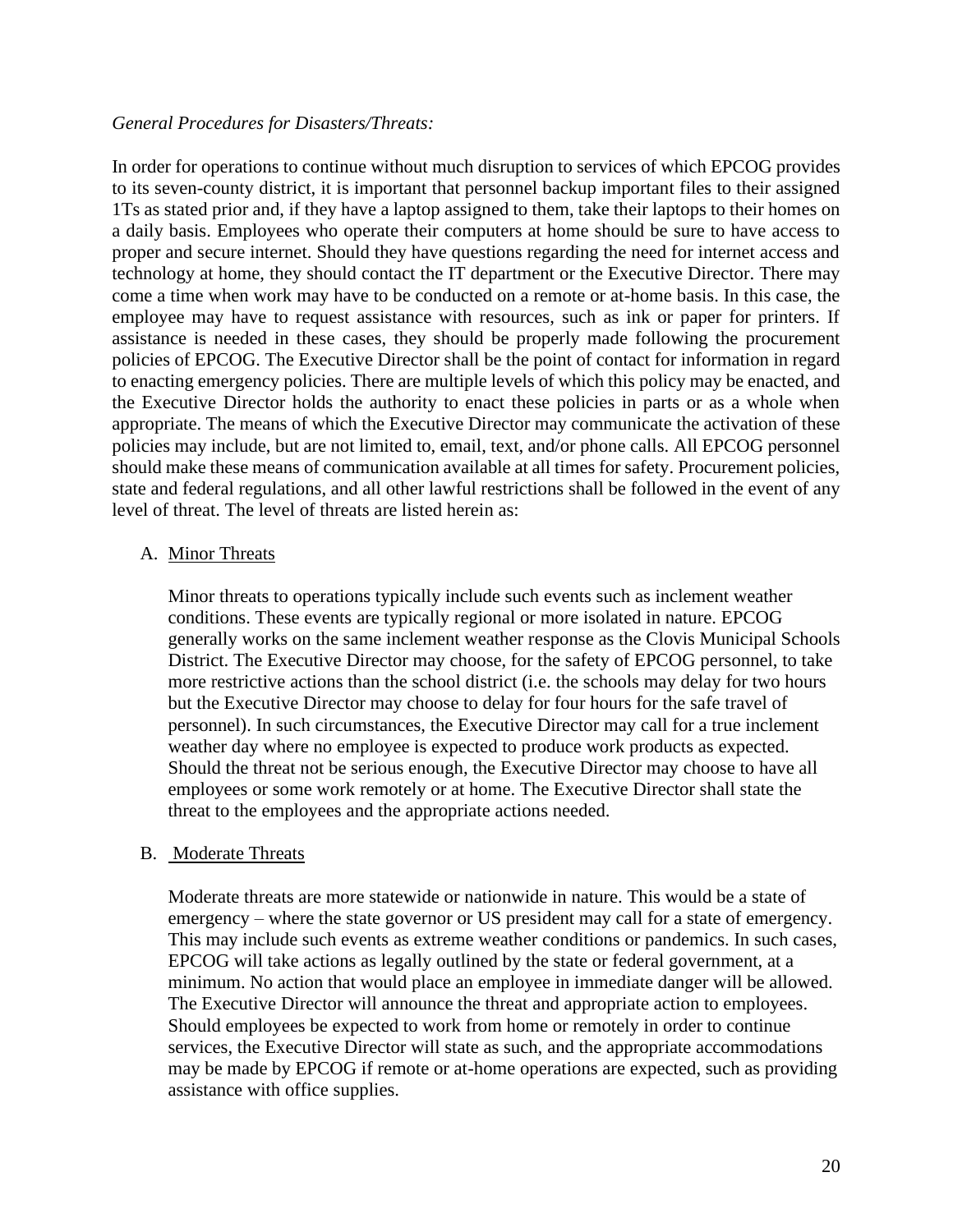### C. Extreme Threats

Extreme threats are typically those of immediate danger to life and safety. These threats may include, but are not limited to, terrorist activity, war (biowarfare or otherwise), severe infrastructure failure (building collapse, severe cyber-attacks, etc.), or severe civil unrest. The Executive Director will immediately alert staff to the threat and what appropriate actions to take. No action that would place any employee in immediate harm will be allowed. During extreme threats, safety is first and foremost. Therefore, it is not typical that work products are expected in these events.

If an employee is in an particular isolated event, such as a blizzard while traveling, they shall notify the Executive Director or their immediate supervisor of the event. After notification, specific action(s) may be authorized by the Executive Director to ensure the safety of the employee. If an employee finds themselves in a state of emergency, they should contact 911 immediately. EPCOG does not condone any action that would place an employee in danger and may take appropriate action as outlined in the EPCOG Personnel Policy as a disciplinary measure for any such dangerous actions.

Should an employee have any questions or concerns of the policies stated herein, they should notify the Executive Director or immediate supervisor immediately for clarification of the policies.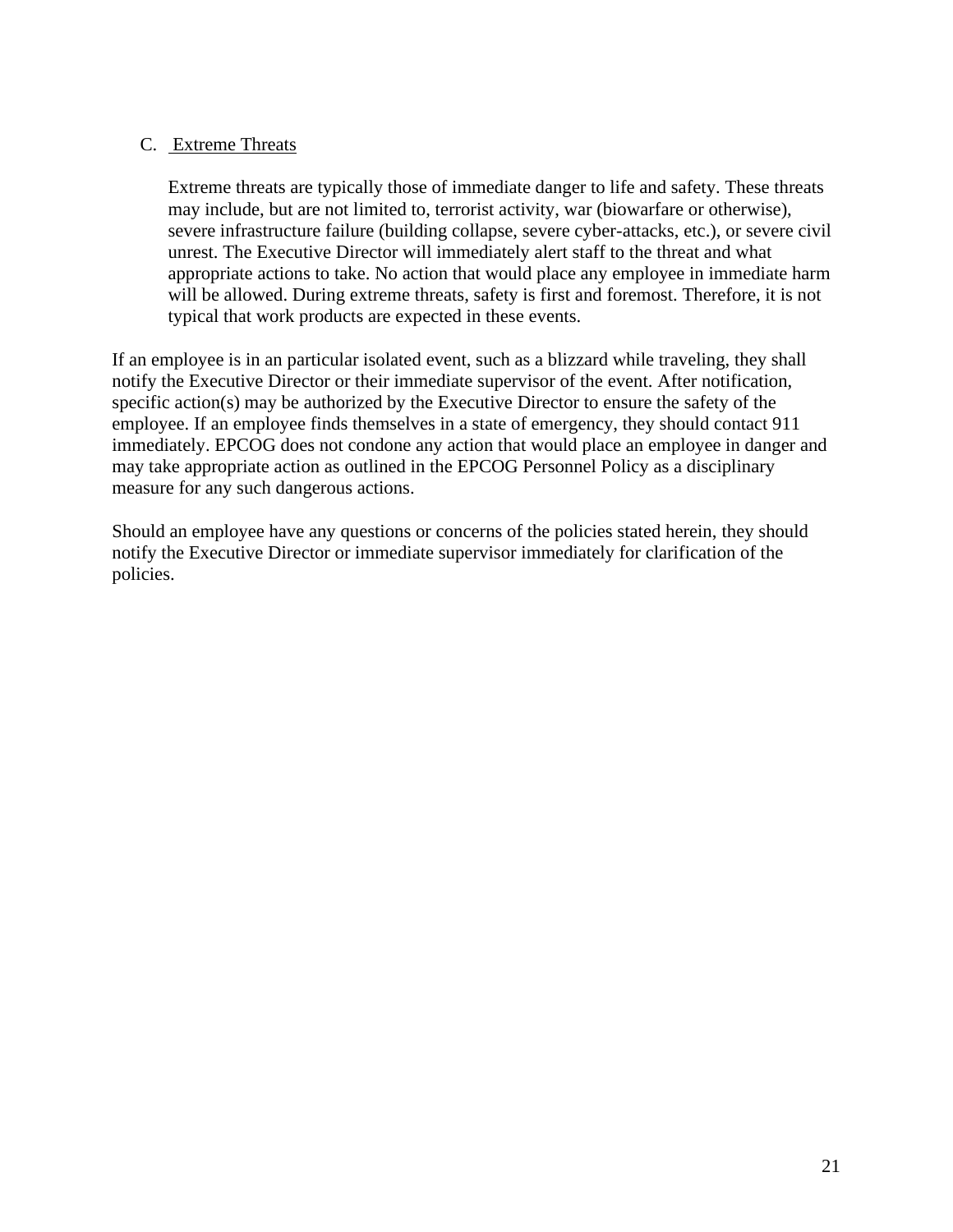# **EASTERN PLAINS COUNCIL OF GOVERNMENTS STATEMENT OF DISPOSITION OF PROPERTY POLICY**

Personal property and/or equipment shall not be sold or exchanged for less than its fair value. Personal property and/or equipment that has been purchased in part or in whole by a federal agency that is planned for disposition shall be disposed of in accordance with the applicable federal regulations and provisions in the contract. When a federally purchased item is planned for disposition, referral must be made to the EPCOG inventory to ascertain the amount covered by the federal agency, and the appropriate federal regulation that applies. In addition, if the federal regulations require, prior approval must be obtained, instructions for disposition and/or use by other federal programs must be received, and any percentage interest must be refunded to that federal agency.

For those items that have been purchased solely with EPCOG local funds or state appropriation funds, the following disposition policy will apply:

- 1. If the estimated sales value of the personal property and/or equipment offered for sale is less than \$100, the Executive Director may negotiate a sale in the open market after such informal inquiry as he considers necessary to ensure a fair return to the EPCOG. The sale shall be documented by an appropriate bill of sale.
- 2. For sales from \$100 to \$1,000, the Executive Director shall solicit informal bids orally, by telephone, or in writing from a minimum of three prospective purchasers and a tabulation of all such bids received shall be prepared and retained as part of the permanent record. The sale shall be documented by an appropriate bill of sale.
- 3. Sales of \$1,000 or more and the award of such sale shall be made only at a public sale/auction or after advertising for formal bids. Such advertising shall be at least 15 days prior to award of the sales contract and shall be by advertisement in newspapers or circular letters to all prospective purchasers. In addition, notices shall be posted in at least two public places. Bids shall be opened publically at the time and place specified in the advertisement. A tabulation of all bids received shall be prepared and filed with the contract as part of the permanent record. The award shall be made to the highest bidder as to price and shall be documented by an appropriate bill of sale.
- 4. The sale of personal property and/or equipment to a public body for public use may be negotiated at its fair value subject to prior approval by the Board of Directors. The transfer shall be documented by an appropriate bill of sale.

Personal property shall not be destroyed, abandoned, or donated without written documentation by the Executive Director. The Executive Director shall make every effort to dispose of excess personal property and/or equipment as outlined above. However, if the property has no scrap or salvage value and a purchaser cannot be found, a statement shall be prepared documenting the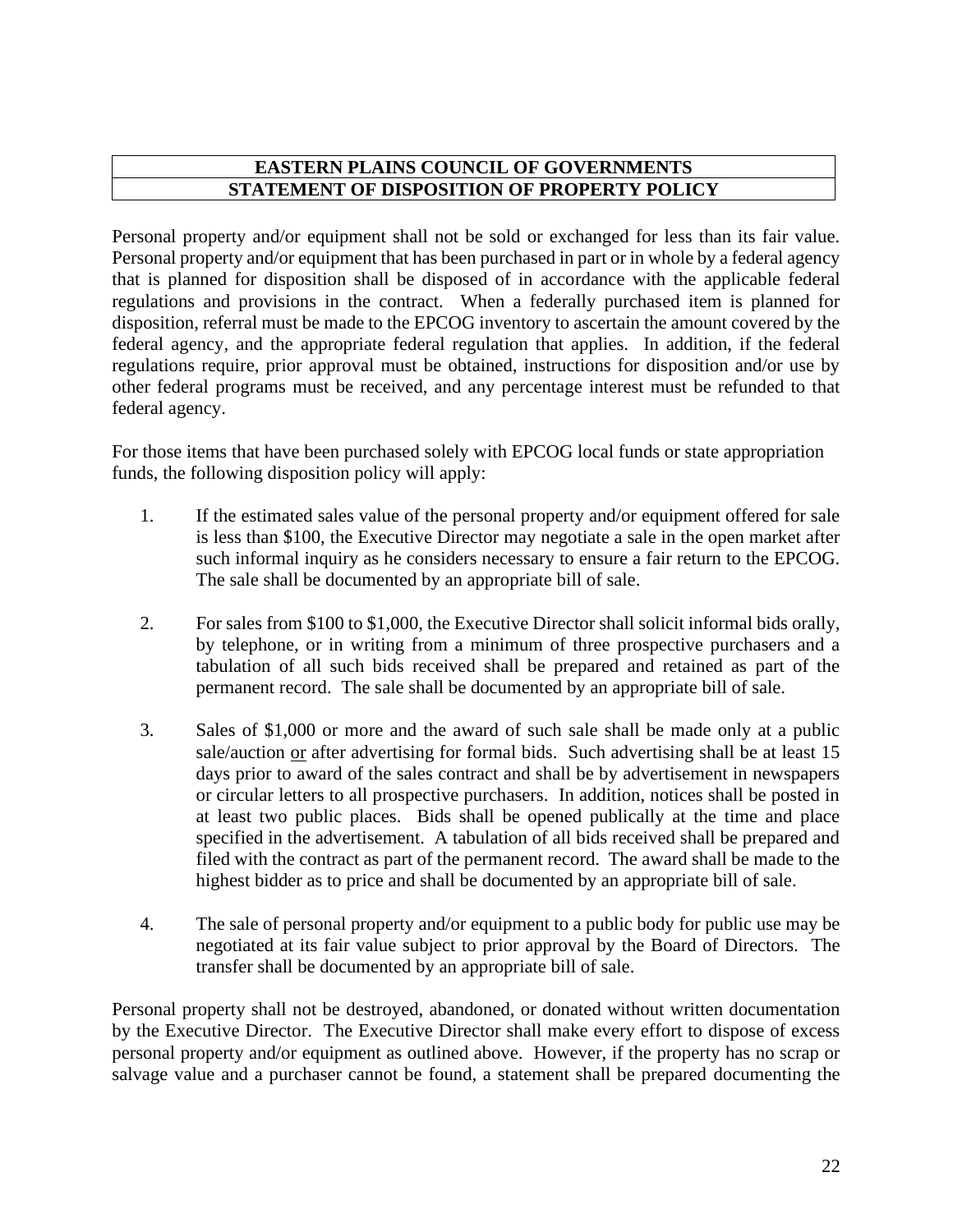efforts made to sell the property, in support of the destruction, abandonment or donation of the property.